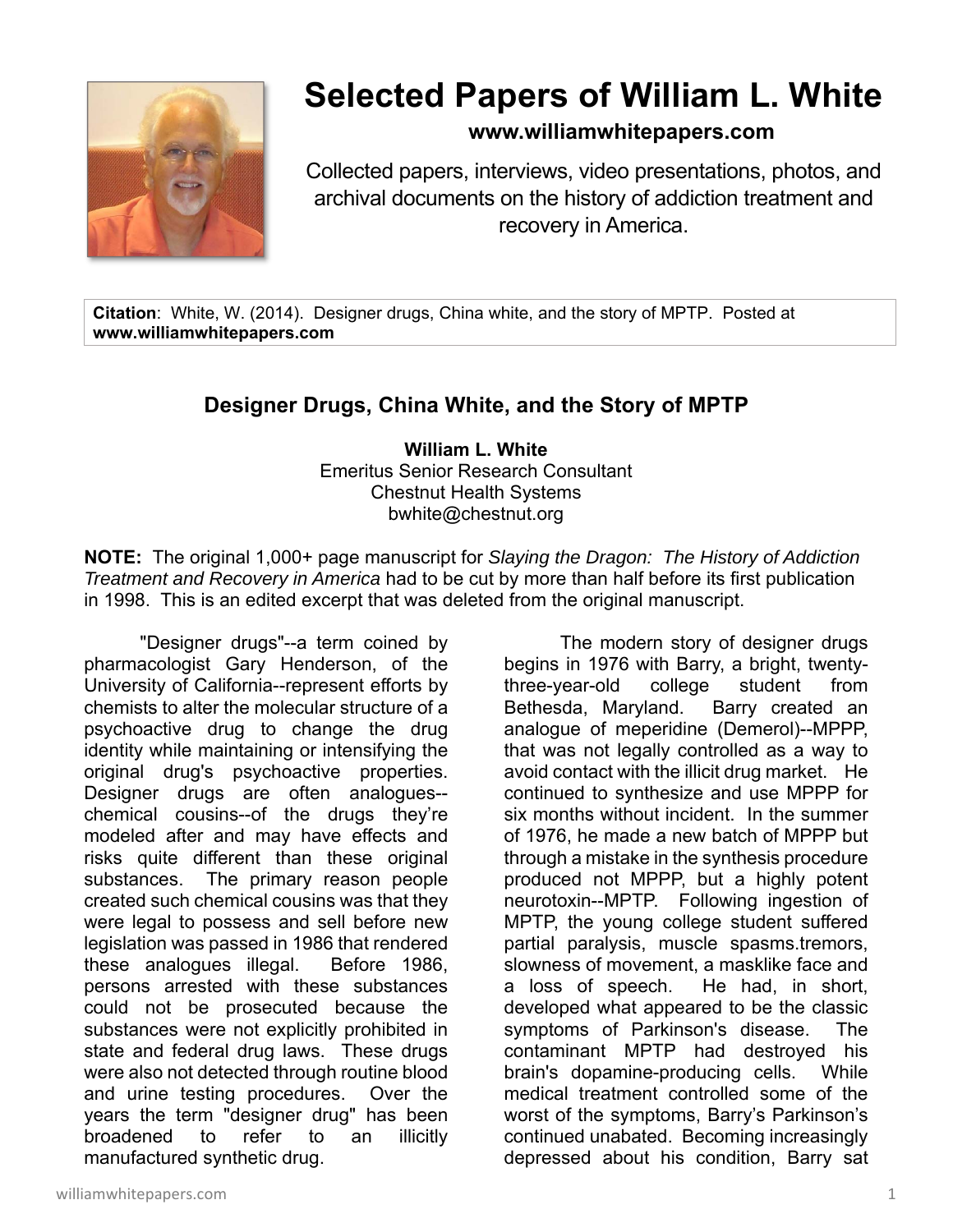under a shade tree on the grounds of the National Institute of Health in the fall of 1978 and killed himself with an overdose of cocaine. His story, briefly outlined in a 1979 article in Psychiatric Research, might have been easily lost to history if it were not for future developments (McCormick, 1989; Restak, 1994).

 In 1979 two California men were found dead with fresh needle tracks and drug injection paraphernalia and white powder found close to their bodies. The Drug Enforcement Agency's Washington lab identified the powder as a designer narcotic. Deaths from "synthetic heroin" continued to be reported through 1980 and 1981. Then in the summer of 1982 a completely new chapter of this story unfolded in Southern California.

 Following the Fourth of July weekend, neurologist Dr. J. William Langston treated a forty year old patient brought to Santa Clara Valley Medical Center. The patient had even more severe symptoms than those those described above in our young college student. Langston's patient was frozen into immobility and speechlessness, appearing more like a marble sculpture than a human being. A week later, the girlfriend of Langston's patient experienced the same extreme symptoms. Dr. Langston was baffled by symptoms that looked like Parkinson's disease but which came on too quickly and at too young an age to fit that diagnosis. Within three weeks, Langston had identified six drug users with what appeared to be advanced Parkinson's disease. But this was an impossible diagnosis.

 The answer to this medical riddle was found when someone remembered an article on a drug-using college student who had experienced similar symptoms. Analysis of the drugs Langston's patients had used confirmed the presence of MPTP--obtained in heroin sold under the brandname of "China White" (McCormick, 1989). Langston determined that the MPTP, created through mistakes in the synthesis of the desired MPPP, interacted with a naturally occurring brain enzyme as it was metabolized, producing the substance MPPP inside the

body. This latter substance virtually destroys a small area of the base of the brain called the substantia nigra. It is in this small region that the brain produces dopamine, a neurotransmitter essential for normal human functioning. The brains of Dr. Langston's frozen patients had, through their absence of dopamine, lost their capacity to convert thought into action. This error in street chemistry had produced a product that could by-pass all the brains protective systems. MPPP, itself non-toxic, passed into the brain as what Langston called a chemical Trojan Horse where natural occurring brain enzymes converted MPTP into MPPP, one of the most powerful neurotoxins ever discovered (Langston and Palfreman, 1996).

 Langston's frozen addicts responded to the medication L-Dopa, but experienced many of the problematic side effects that some Parkinson's patients experience who are maintained on the drug--periods where the medicine fails to work, confusion, hallucinations, and paranoia.

Langston's analysis of this phenomenon of "frozen addicts" included a dire warning: in some users, the MPTP may have only partially damaged the substantia nigra which would not reveal active symptoms now but would reveal those symtpoms later through the aging process. In short, some users could already have set a course that would unfold the early onset of Parkinson's disease in coming years. In perhaps a touch of poetic justice, the individual who manufactured the China White that Langston's six addicts used with such disastrous results, himself later consulted Langston about early signs of Parkinson's disease (Langston and Palfreman, 1996, Shafer, 1985).

 New substances entering the illicit drug market in the 1970s that required a higher level of skill to produce. Mistakes in the preparation of these substances often brought ominous results. One substance that followed MPPP was another Demerol cousin--PEPAOP which sometimes included a contaminant PEPTP, which was linked to chemically induced Huntington's Chorea (Kirsch, 1986). The DEA, used its emergency powers, designated MPP and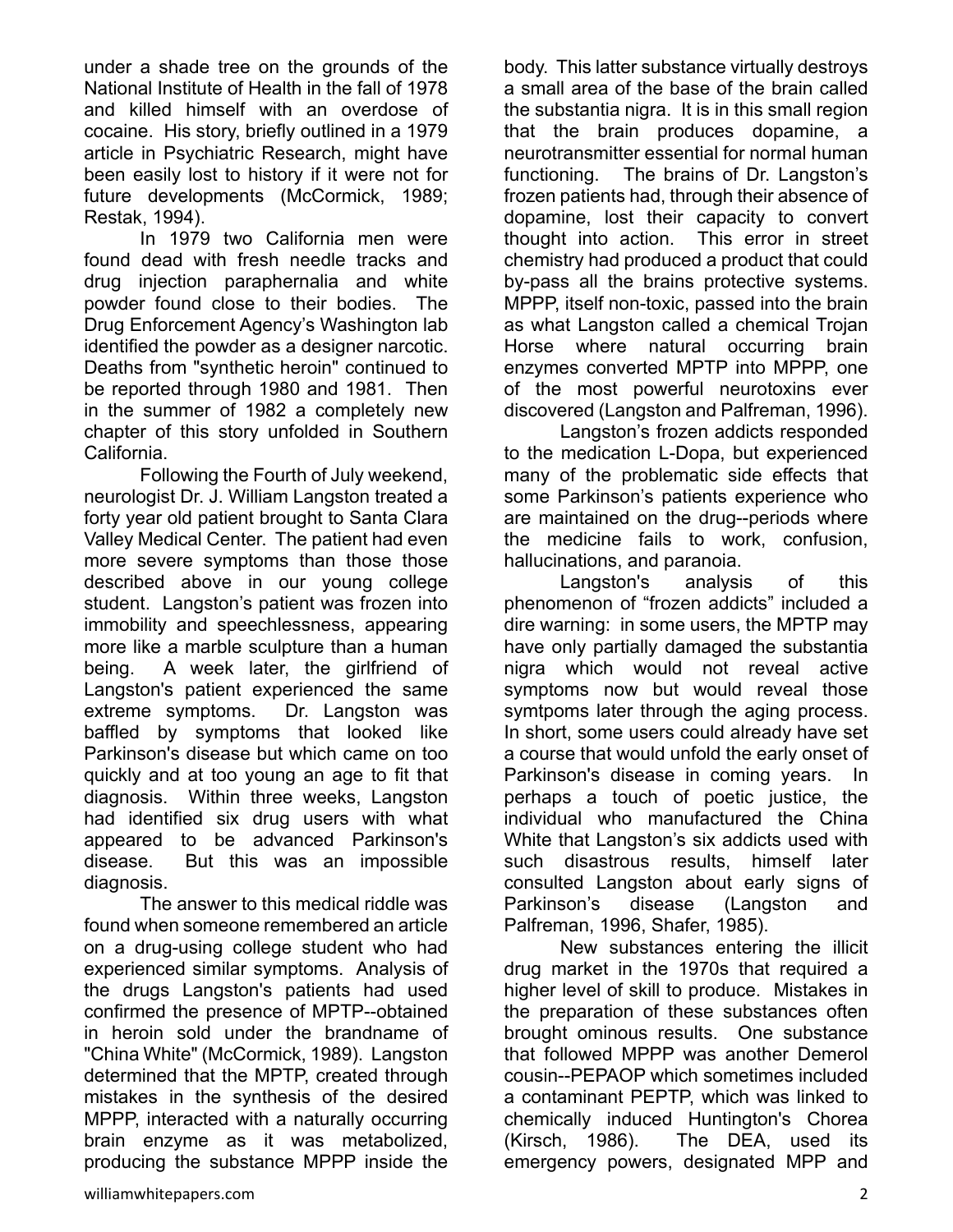PEPAOP as Schedule I drugs in August, 1985. This loophole was permanently addressed with passage of the Federal Analogue Act of 1986.

 The above mistakes in chemical synthesis signaled the introduction of fentanyl analogues into the illicit drug supply. Fentanyl is a synthetic narcotic introduced into American medicine as Sublimaze in 1972. It is widely used in surgery to produce short-term anesthesia. Its availability and potency have linked it to the dramatic rise in addiction among anesthesiologists and nurse anesthetists in the U.S. This addiction rate has promoted concern by medical associations and institutions and promoted experts like Dr. David Smith to refer to addiction as an "occupational hazard" of anesthesiology.

 While there was early evidence of misuse of fentanyl by medical personnel, fentanyl was not expected to be a candidate for illicit diversion because of its short duration of effect. According to pharmacologist Gary Henderson, this problem was solved in 1979 when a "phantom chemist" created two fentanyl analogues that were longer acting. These analogues--alpha-methyl fentanyl and 3 methyl fentanyl--approach the duration of effect of heroin. (Gallagher, 1986). The potency of the more than 200 known fentanyl analogues is also quite remarkable. The two most common analogues named above are, respectively, 200 and 1,000 times more potent than morphine.

 Fentanyl analogues appeared within the illicit drug culture as early as December 1979, and, by 1981, treatment centers were encountering heroin addicts entering treatment whose urine samples did not test positive for opiates. It was later confirmed that these clients had been using "China White" or other products sold as "synthetic heroin." Anecdotal reports within the drug culture during this period that fentanyl analogues were not being detected by conventional drug testing procedures enhanced the attractiveness of these products to opiate users who were being subjected to routine drug testing.

 Use of designer opiates increased during the mid-1980s. Kirsch reported in 1986 that 10% of clients in Northern California methadone clinics tested positive for fentanyl derivatives when special tested for fentanyl were administered for all incoming clients. The number of cases of MPTP-induced Parkinson's disease also rose. By 1985, the Center of Disease Control had identified 400 MPTP exposed individuals. These individuals presented with symptoms such lost or impaired speech, impaired mobility (slow, stooped gait), stiffness, and tremors. The CDC also reported more than 100 deaths related to designer opiates (Kirsch, 1986). Some of the fentanyl overdose deaths were caused by synergistic interaction between fentanyl analogues and other drugs, particularly cocaine and alcohol.

 Designer drugs are the latest stage of evolution in the Twentieth Century's major contribution to the history of addiction: the laboratory synthesis of new psychoactive drugs that require no plant-based materials. Dr. Richard Restak, in his review of designer drugs, also pointed out that their history underscores the thin line between benefit and injury and that the smallest modification in a drugs structure can "unleash powerful unintended forces." (Restak, 1994, p. 115). To the reader wondering, how illicit chemists would know how to manufacture various drugs, one need only point out the ready availability of manuals such as The Construction and Operation of Clandestine Drug Laboratories and The Whole Drug Manufacturers Catalog that provided a list of equipment and chemicals required and step by step instructions to synthesize various psychoactive drugs (Siegel, 1989, p. 285), to say nothing about the subsequent availability of such information on the Internet.

## **References**

Gallagher, W. (1986). The looming menace of designer drugs. *Discover*, August, pp. 24- 35.